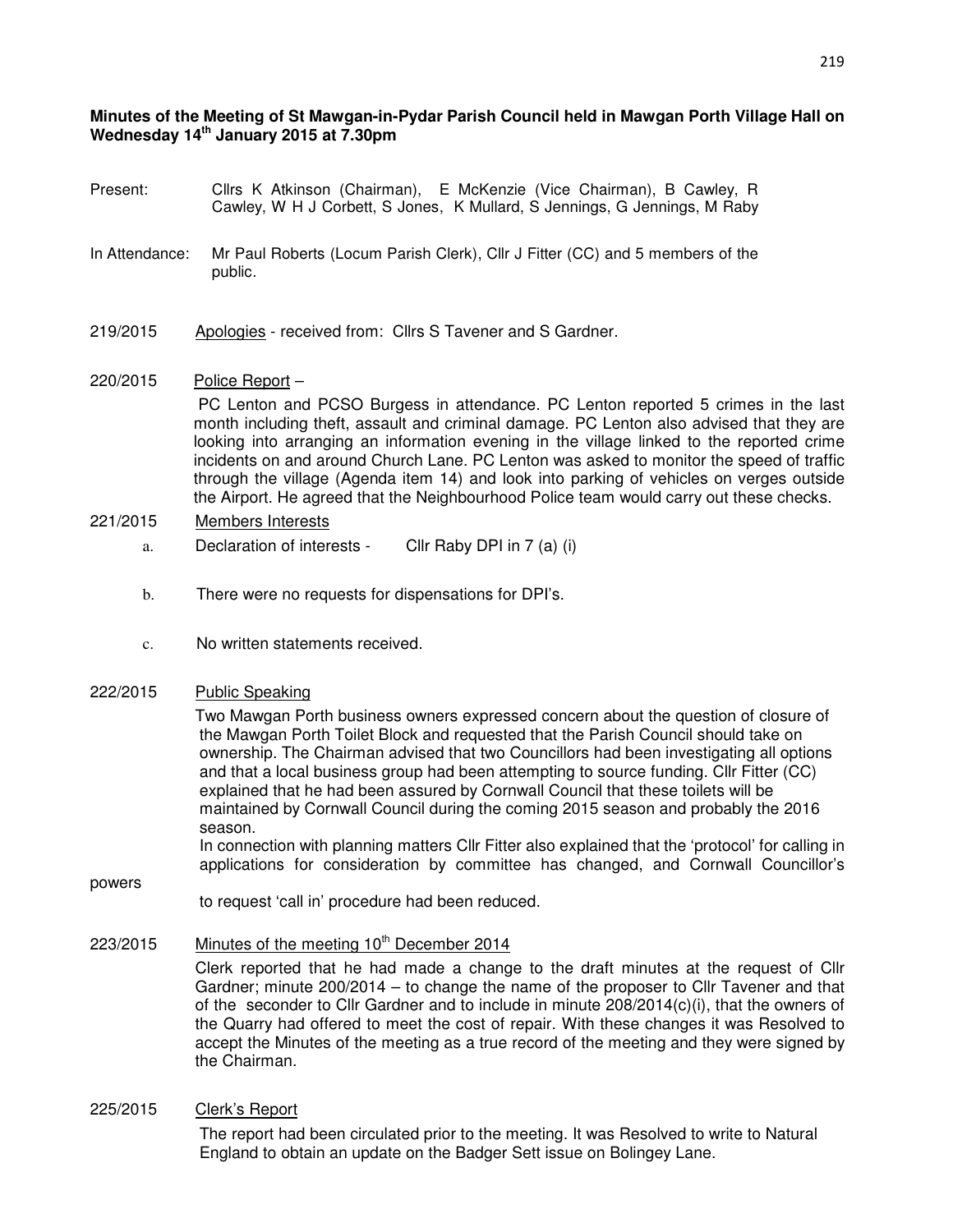The Clerk read out a prepared statement regarding a Code of Conduct matter.

- 226/2015 Planning a. Planning – New applications – to discuss and decide on response to Cornwall Council. i PA14/11460 - Land near Trevenna Cross , St Mawgan – Extension of existing farm building for equine use. It was Resolved to raise no objections to this application. Cllr Raby left the chamber for this agenda item ii. PA14/12171- Panorama, Trenance, Mawgan Porth, TR84BY – Alterations and extensions to existing house with the inclusion of a balcony at  $1<sup>st</sup>$  floor level. New detached garage (amended design PA14/06112). It was Resolved to raise no objection to this application and to notify the Case Officer that the site address on the application was incorrect. Iii Any other planning applications received from Cornwall Council by the time of the meeting. None received. b. Advices and decisions by Cornwall Council Details had been circulated. Dulce Domum, Trevarrian – pre application – The PC has seen an email from the site owner to the LPA regarding a further planning application and proposed amendments to the design. As the PC's objections previously had related to the principle of the development (garden grabbing outside of a development envelope) it was Resolved to write to the LPA querying the acceptability of a subsequent application. c. To discuss planning enforcement issues – to refer any new issues and updates - if any Clerk to write to Cornwall Council to request that an Enforcement Officer meets with Councillors, to 'drive' the parish in order to point out the locations of outstanding complaints. It has also been reported that a property in Trevarrian is being converted into flats; further details to be advised. 227/2015 Working Groups: a. Beach & Environment i To receive report – Cllr Tavener had reported that the Dog Bin at the North Steps requires emptying. The Clerk will contact Cory to resolve the matter. b. Amenities - To receive report – if any. i Play Area -The Chairman had received a report from a parent that her daughter had caught her plait in part of the 'roundabout' but no injury had occurred. The matter has been reported to Sovereign (the manufacturer) and no technical issue has been found. ii Closed Churchyard – Removal of trees – the Chairman advised that the Faculty to remove the leylandii had been granted by the Diocese. However, reference was also made to work to trees which had never been advised to the PC and which was outside the scope of the contract entered into to remove the leylandii. It was Resolved to take this up with the PCC. iii Burial Ground – The interment of the late Celia Parkyn took place on the 16 December 2014
	- and the late Fredrick Blakemore on the 19 December 2014
	- c. Transport and rights of way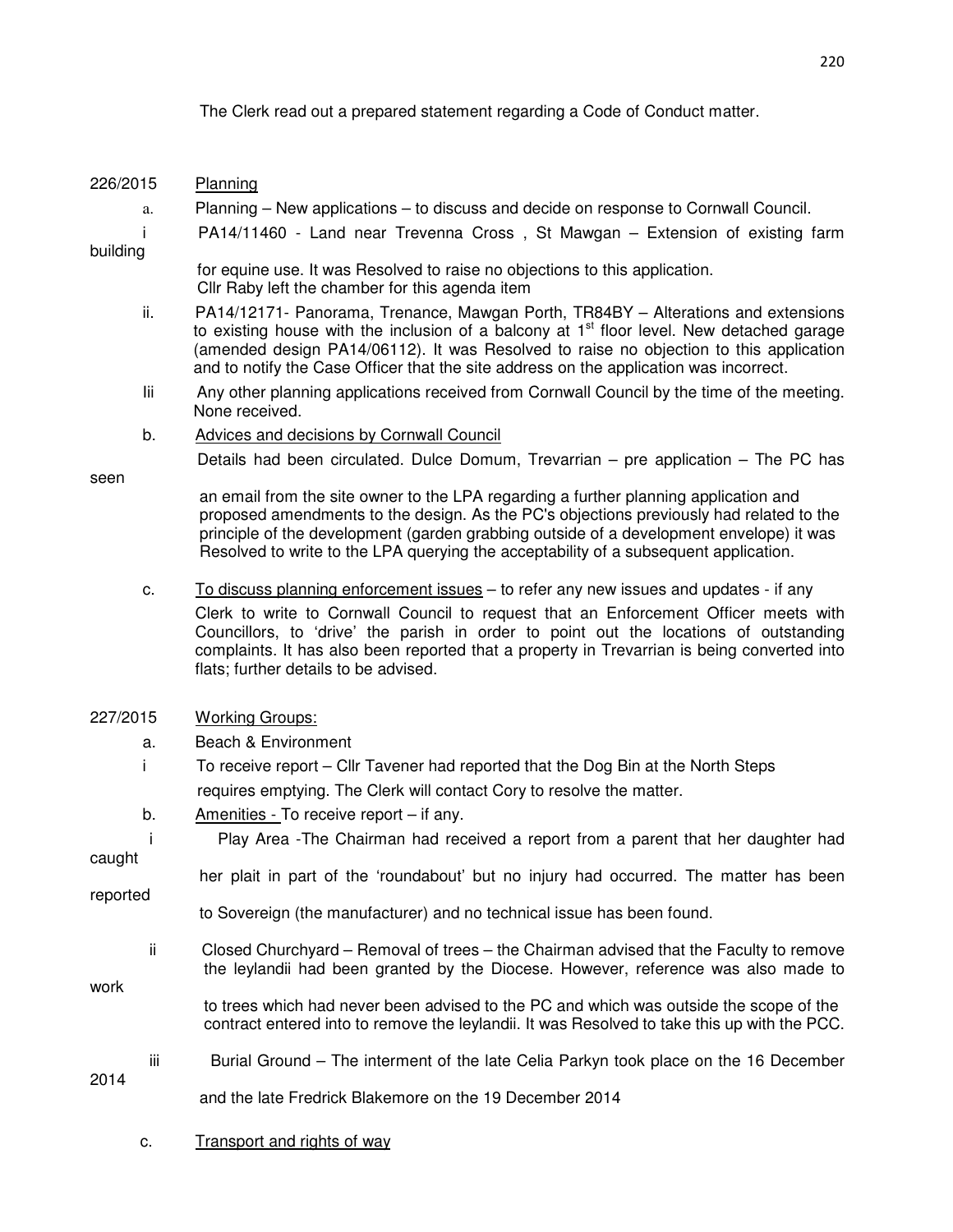- i. To receive report if any. Cllr McKenzie had received a request from a parishioner wishing to clarify the width of the Bridleway FP21/22. The Clerk will ask the Countryside Ranger to visit the path to confirm it meets Bridleway width specifications over its whole length.
- 228/2015 To receive reports from meetings if any None
- 229/2015 To note and discuss if appropriate the correspondence received since the last meeting and any associated actions and expenditure – The Clerk advised members he had received a letter from The Pensions Regulator requiring the PC (as an employer), to register by 1 Feb 2015. The Clerk/Proper Officer will comply on her return from sick leave.
- 230/2015 St Mawgan Toilets To consider cleaning arrangements and quotes received Several invitations to quote had been sent out and followed up but only two firm quotes had been returned. A summary sheet detailing the quotations had been circulated to members prior to the meeting. It was Resolved that a contract should be issued for one year to run from 1 February 2015 to 31 January 2016. Proposed Cllr Corbett, seconded Cllr Jones to accept contractor B's quotation (£2601). This was Resolved nem.con. Other items; Cllr Cawley agreed to monitor the water meter and advised that the SMEGMA Group have volunteered their services to carry out external repairs and re-decorations as necessary; it was agreed to ask Mr D Gold to attend to fixing a broken seat fitting; it was agreed that Cllr Cawley would draw up details for a Community Plaque in recognition of all the parishioners and business owners who had contributed to the effort to keep the toilets open.
- 231/2015 Mawgan Porth Memorial Update Cllr Mullard reminded members that a suggestion had been put forward about erecting a memorial for those lost in the drowning incident last year when members of the public also lost their lives trying to save others. It was noted that no official approach had been made nor any request from the next of kin. It was agreed that the matter be held in abeyance.
- 232/2015 Review of Standing orders Deferred until the return of the Clerk/Proper Officer.
- 233/2015 St Mawgan Village Speeding traffic. This item was discussed with the Neighbourhood Police team in Public Speaking at the start of the meeting.
- $234/2015$  Mawgan Porth toilets update if any. Members noted what had been reported in the Public Speaking item at the beginning of the meeting.
- 235/2015 Accounts Proposed by Cllr B Cawley, seconded by Cllr R Cawley and Resolved by the council that accounts totalling £1,452.84 listed below, were approved for payment and duly signed.

| T Michell | Maintenance & Exp December                | £786.04 |
|-----------|-------------------------------------------|---------|
| D James   | Salary & Exp December                     | £418.93 |
| HMRC.     | PAYE Tax & NI                             | £100.40 |
| M Farmer  | Christmas Beach Clean                     | £ 47.47 |
| D Vickery | Bus Shelter Cleaning - October - December | £100.00 |
|           |                                           |         |